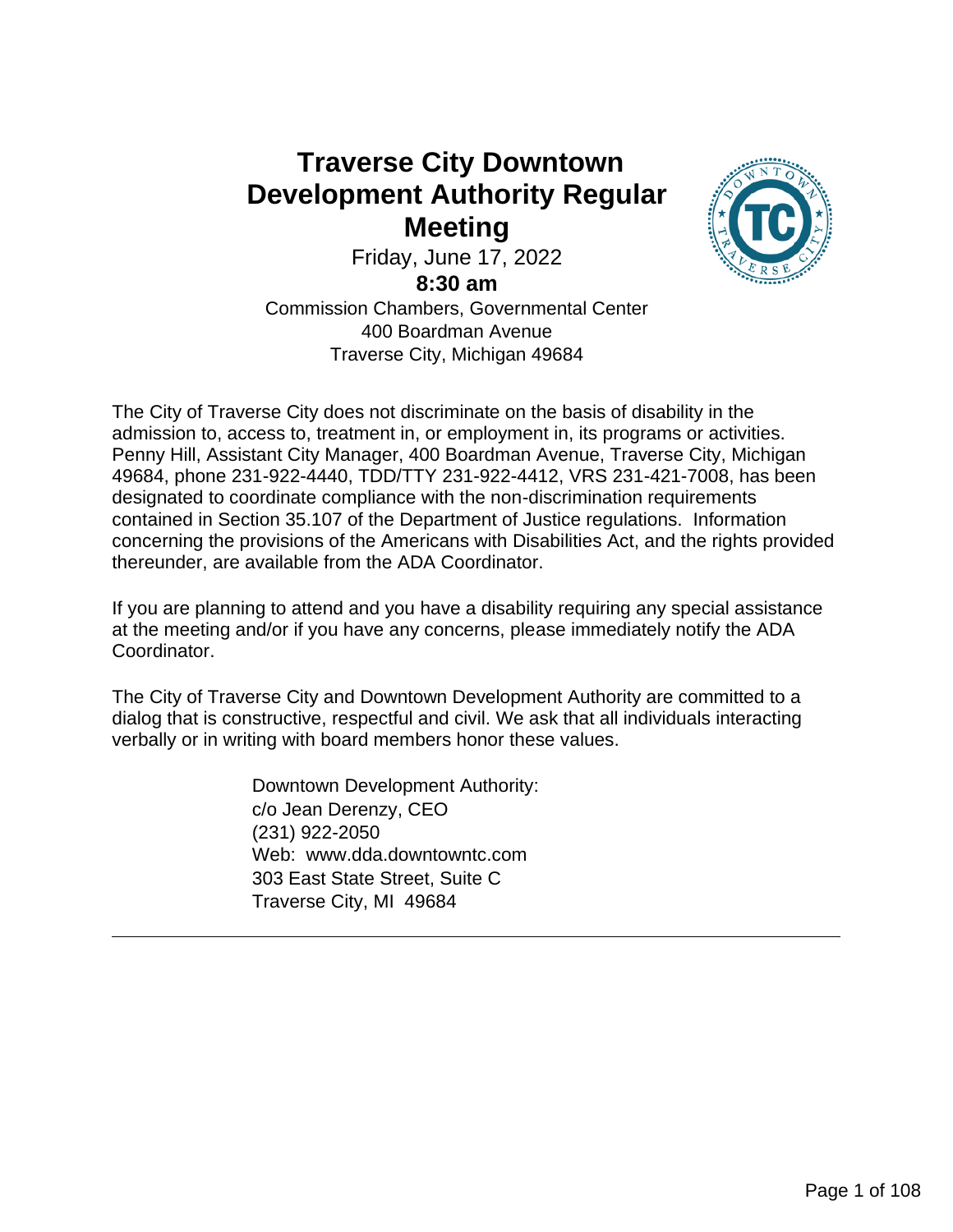## **Welcome to the Traverse City Downtown Development Authority meeting**

# **Agenda**

Page

#### **1. CALL TO ORDER**

#### **2. ROLL CALL**

#### **3. REVIEW AND APPROVAL OF AGENDA**

A.

Consideration of approving the agenda as presented.

#### **4. CONSENT CALENDAR**

*The purpose of the consent calendar is to expedite business by grouping non-controversial items together to be dealt with by one DDA Board motion without discussion. Any member of the DDA Board, staff or the public may ask that any item on the consent calendar be removed therefrom and placed elsewhere on the agenda for individual consideration by the DDA Board; and such requests will be automatically respected. If an item is not removed from the consent calendar, the action noted in parentheses on the agenda is approved by a single DDA Board action adopting the consent calendar.*

|    | Board action adopting the consent calendar.                                                                                                                                       |              |
|----|-----------------------------------------------------------------------------------------------------------------------------------------------------------------------------------|--------------|
| Α. |                                                                                                                                                                                   | $5 -$        |
|    | Consideration of approving the minutes of the May 20,2022<br>Downtown Development Authority Board of Directors meeting<br>(Approval Recommended) (Jean Derenzy)                   | 10           |
|    | Downtown Development Authority Regular Meeting - 20 May 2022<br>- Minutes - PDF                                                                                                   |              |
| В. |                                                                                                                                                                                   | $11 -$       |
|    | Consideration of approving financial report and disbursements for<br>DDA, TIF 97, Old Town TIF, Parking and Arts Commission for May<br>2022 (Approval Recommended) (Jean Derenzy) | 21           |
|    | DDA General, TIF 97, OT TIF Combined May 2022 Financials -<br><b>PDF</b>                                                                                                          |              |
|    | TC Parking Services May 2022 Financials - PDF                                                                                                                                     |              |
|    | <b>TC Arts Commission May 2022 Financials - PDF</b>                                                                                                                               |              |
| C. | Appointment to Farmers Market Advisory Board (Approval                                                                                                                            | $23 -$<br>25 |

Follow us on Facebook, Twitter, and Instagram - CityofTC - www.traversecitymi.gov

Recommended) (Jean Derenzy, Art Bukowski)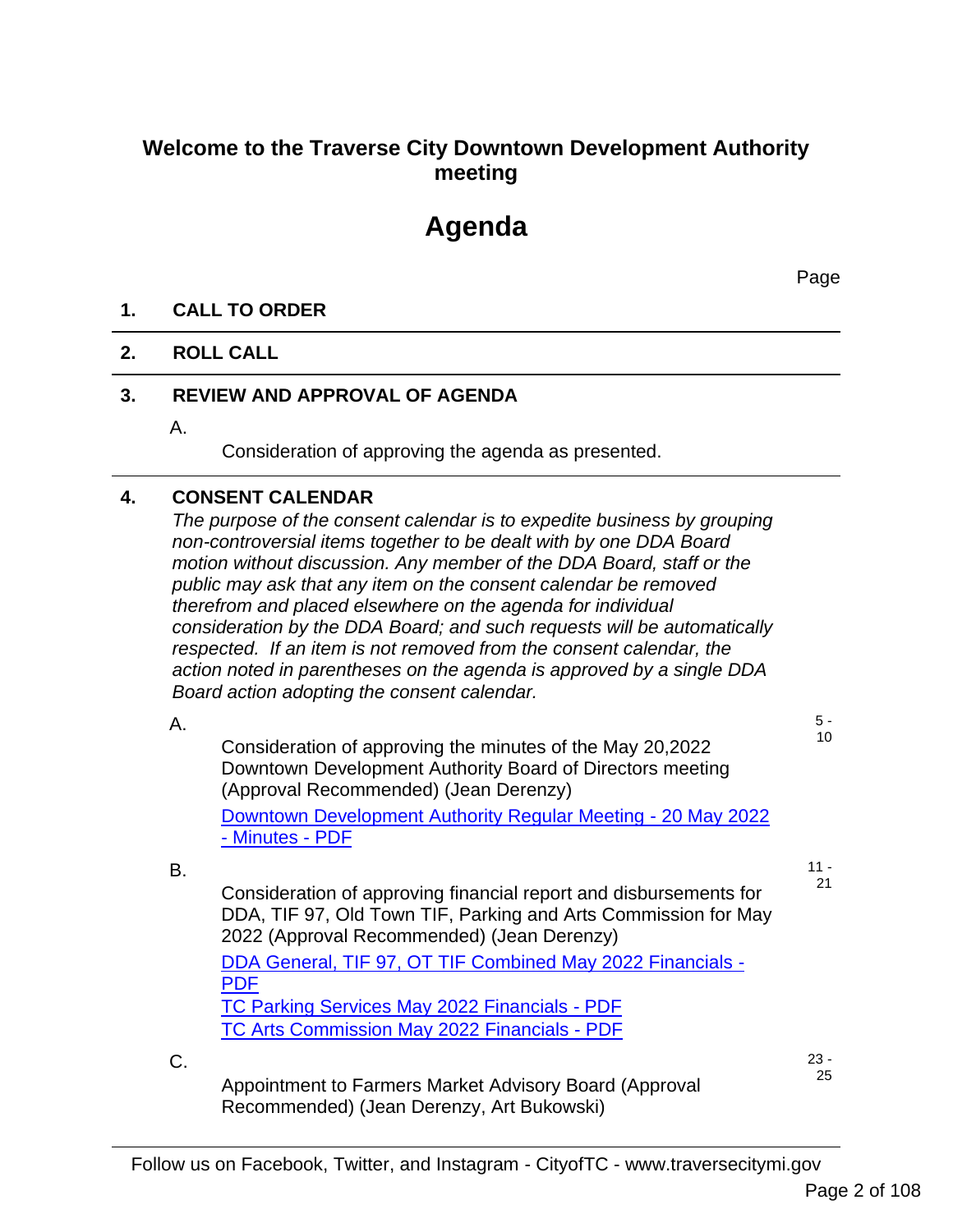Appointment to Farmers Market Advisory Board Memo (Jean Derenzy, Art Bukowski) - PDF Farmers Market Advisory Board - PDF

#### **5. ITEMS REMOVED FROM CONSENT CALENDAR**

#### **6. SPECIAL ORDER OF BUSINESS**

Consideration of approving the 2022/2023 Budget (Approval Recommended) (Jean Derenzy) Approval of Budget Memo (Jean Derenzy) - PDF 2022\_2023 DDA General Proposed Budget - PDF 2022\_2023 TIF 97 Proposed Budget - PDF

2022\_2023 Old Town TIF Proposed Budget - PDF

#### **7. OLD BUSINESS**

A.

A.

Circulation Subcommittee Report (Jean Derenzy, Chris Zull, Circulation Subcommittee)

Circulation Subcommittee Memo (Circulation Subcommittee, Jean Derenzy) - PDF Circulation Study Subcommittee Recommendation (Chris Zull) - PDF Circulation Study Subcommittee Recommendation Presentation - PDF

#### **8. NEW BUSINESS**

|    | Α. |                                                                                                                         | $85 -$ |
|----|----|-------------------------------------------------------------------------------------------------------------------------|--------|
|    |    | Consideration of approving the demolition bid for 203 State Street<br>(Approval Recommended) (Jean Derenzy)             | 87     |
|    |    | Demolition Bid Memo (Jean Derenzy) - PDF                                                                                |        |
|    |    | Demo Bid (Tim Lodge) - PDF                                                                                              |        |
|    | В. |                                                                                                                         | $89 -$ |
|    |    | Consideration of approving a 3-year holiday light contractor<br>(Approval Recommended) (Jean Derenzy, Harry Burkholder) | 91     |
|    |    | Holiday Lights Memo (Jean Derenzy, Harry Burkholder) - PDF                                                              |        |
| 9. |    | <b>CEO REPORT</b>                                                                                                       |        |
|    | Α. |                                                                                                                         | $93 -$ |
|    |    | Project Updates (Jean Derenzy)                                                                                          | 94     |

Project Updates (Jean Derenzy) - PDF

27 - 37

39 - 84